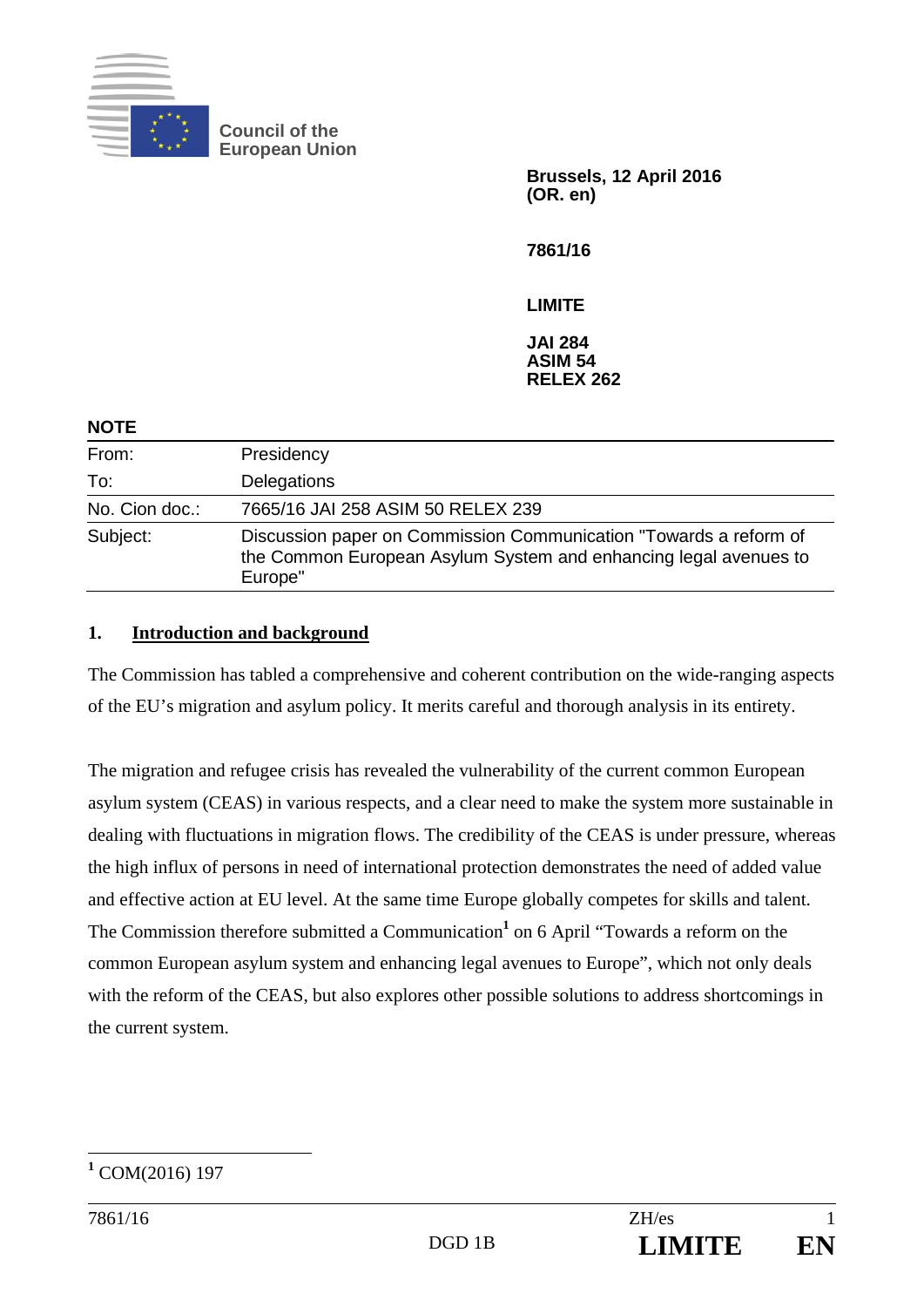The Presidency would like to hear a first view of delegations on the approach and options suggested by the Commission in its Communication.

## **2. Common European Asylum System**

In its Communication, the Commission outlines possible ways to reach a truly harmonised European asylum system where asylum applicants and beneficiaries of international protection do not have the right to choose in which Member State they want to settle, starting with a revision of the Dublin Regulation as well as adjusting and expanding the scope of the Eurodac Regulation. The Commission also proposes a comprehensive harmonisation of the procedures, setting uniform rules on the procedures and rights to be offered to beneficiaries of international protection by converting the Asylum Procedures Directive and the Qualification Directive into Regulations and modifying the Reception Conditions Directive as well as the Long Term Residents Directive. The Commission also addresses the need to prevent secondary movements within the EU, by incorporating different measures with a view to reaching that objective, in these forthcoming legislative proposals. In order to ensure a more harmonized assessment of international protection applications across the EU, the Commission suggests to extend the mandate of EASO, by setting up a reporting mechanism which would facilitate the assessment of whether the Agency's guidelines are taken into account by the Member States.

While the case for necessity of legislative reform is made, the Commission's proposals are farreaching, asking for a thorough reflection and discussion on the approach to take and Member States' views in this regard.

In light of these considerations, the Presidency invites delegations to comment on the following questions:

- *1. To which aspects of the proposed revision of the CEAS should be given priority?*
- *2. Are there aspects that have not been mentioned in the Communication but to which should also be paid attention, considering that the overall aim is to better manage migration?*